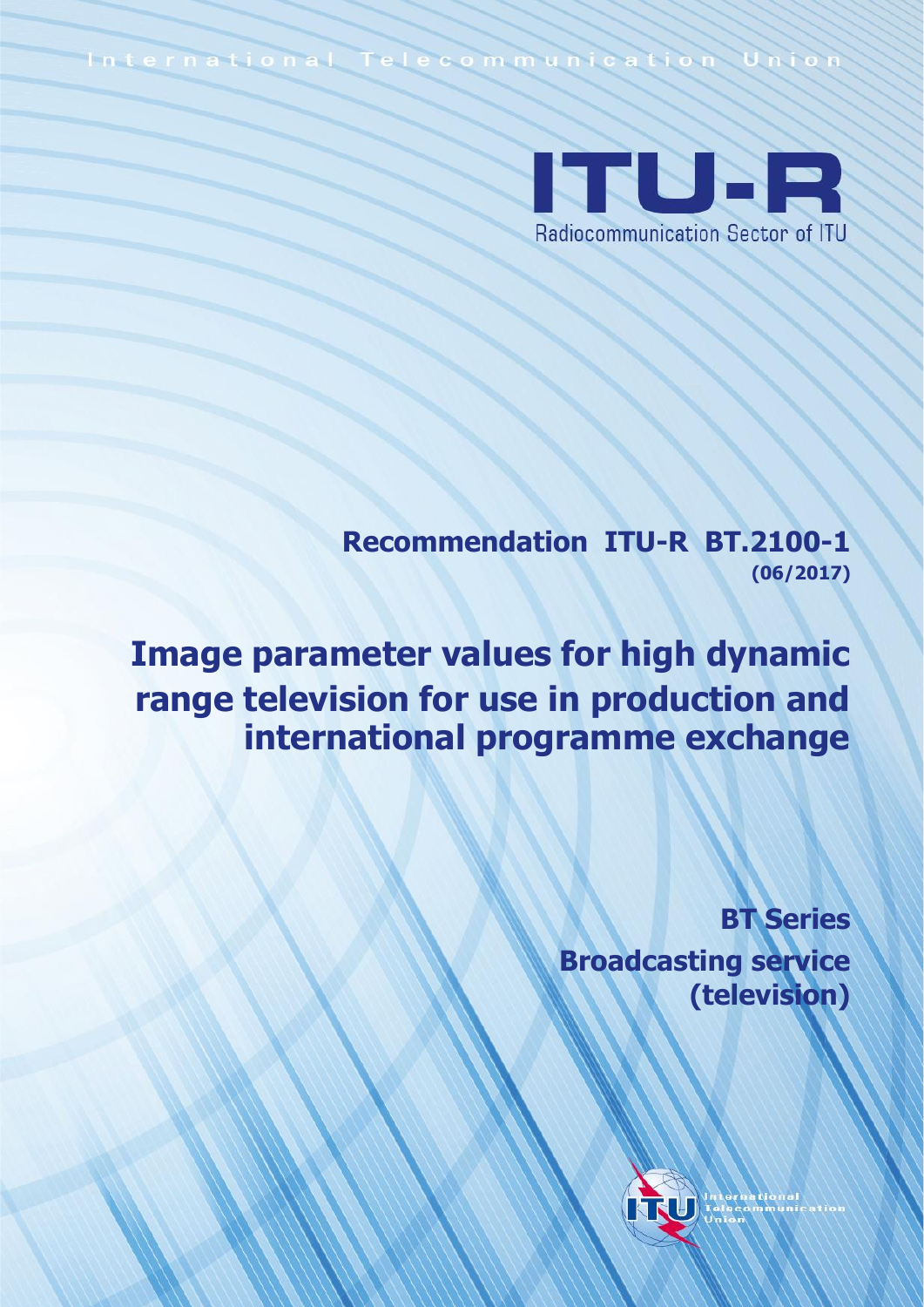#### **Foreword**

The role of the Radiocommunication Sector is to ensure the rational, equitable, efficient and economical use of the radio-frequency spectrum by all radiocommunication services, including satellite services, and carry out studies without limit of frequency range on the basis of which Recommendations are adopted.

The regulatory and policy functions of the Radiocommunication Sector are performed by World and Regional Radiocommunication Conferences and Radiocommunication Assemblies supported by Study Groups.

#### **Policy on Intellectual Property Right (IPR)**

ITU-R policy on IPR is described in the Common Patent Policy for ITU-T/ITU-R/ISO/IEC referenced in Annex 1 of Resolution ITU-R 1. Forms to be used for the submission of patent statements and licensing declarations by patent holders are available from <http://www.itu.int/ITU-R/go/patents/en> where the Guidelines for Implementation of the Common Patent Policy for ITU-T/ITU-R/ISO/IEC and the ITU-R patent information database can also be found.

| <b>Series of ITU-R Recommendations</b> |                                                                                      |  |  |
|----------------------------------------|--------------------------------------------------------------------------------------|--|--|
|                                        | (Also available online at http://www.itu.int/publ/R-REC/en)                          |  |  |
| <b>Series</b>                          | <b>Title</b>                                                                         |  |  |
| BO                                     | Satellite delivery                                                                   |  |  |
| <b>BR</b>                              | Recording for production, archival and play-out; film for television                 |  |  |
| <b>BS</b>                              | Broadcasting service (sound)                                                         |  |  |
| <b>BT</b>                              | <b>Broadcasting service (television)</b>                                             |  |  |
| F                                      | Fixed service                                                                        |  |  |
| M                                      | Mobile, radiodetermination, amateur and related satellite services                   |  |  |
| P                                      | Radiowave propagation                                                                |  |  |
| RA                                     | Radio astronomy                                                                      |  |  |
| <b>RS</b>                              | Remote sensing systems                                                               |  |  |
| S                                      | Fixed-satellite service                                                              |  |  |
| <b>SA</b>                              | Space applications and meteorology                                                   |  |  |
| SF                                     | Frequency sharing and coordination between fixed-satellite and fixed service systems |  |  |
| <b>SM</b>                              | Spectrum management                                                                  |  |  |
| <b>SNG</b>                             | Satellite news gathering                                                             |  |  |
| TF                                     | Time signals and frequency standards emissions                                       |  |  |
| V                                      | Vocabulary and related subjects                                                      |  |  |

*Note*: *This ITU-R Recommendation was approved in English under the procedure detailed in Resolution ITU-R 1.*

*Electronic Publication* Geneva, 2017

#### © ITU 2017

All rights reserved. No part of this publication may be reproduced, by any means whatsoever, without written permission of ITU.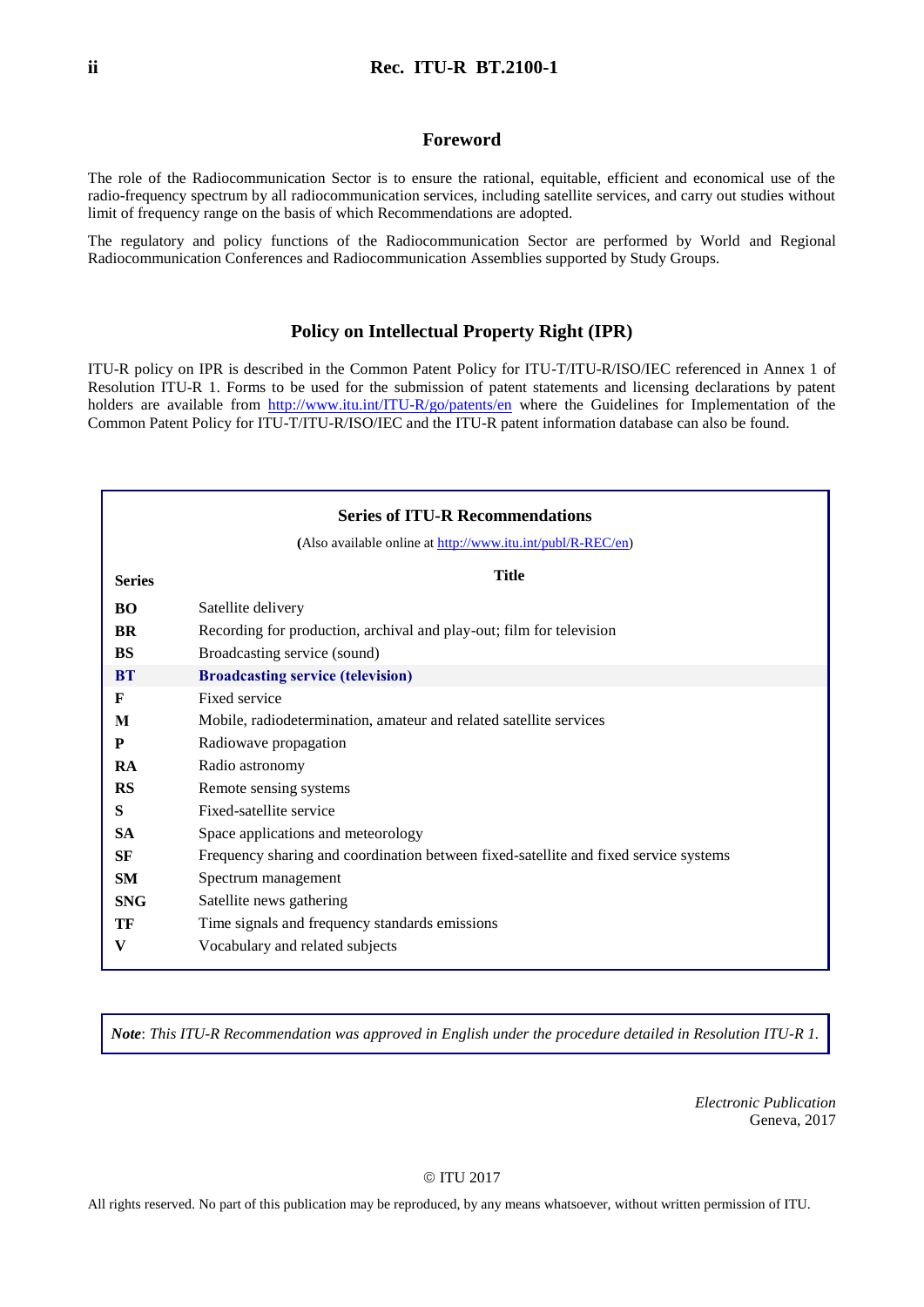# RECOMMENDATION ITU-R BT.2100-1<sup>1</sup>

# **Image parameter values for high dynamic range television for use in production and international programme exchange**

(2016-2017)

## **Scope**

High Dynamic Range Television (HDR-TV) provides viewers with an enhanced visual experience by providing images that have been produced to look correct on brighter displays, that provide much brighter highlights, and that provide improved detail in dark areas. This Recommendation specifies HDR-TV image parameters for use in production and international programme exchange using the Perceptual Quantization (PQ) and Hybrid Log-Gamma (HLG) methods.

## **Keywords**

<u>.</u>

High dynamic range, HDR, television, HDR-TV, image system parameters, television production, international programme exchange, wide colour gamut, perceptual quantization, PQ, hybrid log-gamma, HLG

The ITU Radiocommunication Assembly,

#### *considering*

*a)* that digital television image formats for HDTV and UHDTV have been specified by the ITU-R in Recommendations ITU-R BT.709 and ITU-R BT.2020;

*b)* that these television image formats have been limited in the image dynamic range they can provide due to their reliance on legacy cathode ray tube (CRT) characteristics that limit image brightness and detail in dark areas;

*c)* that modern displays are capable of reproducing images at a higher luminance, greater contrast ratio and wider colour gamut than is conventionally employed in programme production;

*d)* that viewers expect future television viewing to provide improved characteristics compared with the current HDTV and UHDTV in terms of a more realistic sensation, greater transparency to the real world and more accurate visual information;

*e)* that high dynamic range television (HDR-TV) has been shown to increase viewer enjoyment of television pictures;

*f)* that HDR-TV provides a "step-change" improvement in viewer experience by means of substantially increased brightness and detail in highlights and diffuse reflecting objects, while providing greater detail in dark areas;

*g)* that the combination of extended dynamic range and extended colour gamut give HDR-TV a substantially larger colour volume;

*h*) that the HDR-TV image formats should have, where appropriate, a degree of compatibility with existing workflows and infrastructure;

<sup>&</sup>lt;sup>1</sup> Revisions to parameter values within this document should be compared to those in the previously published version of this Recommendation.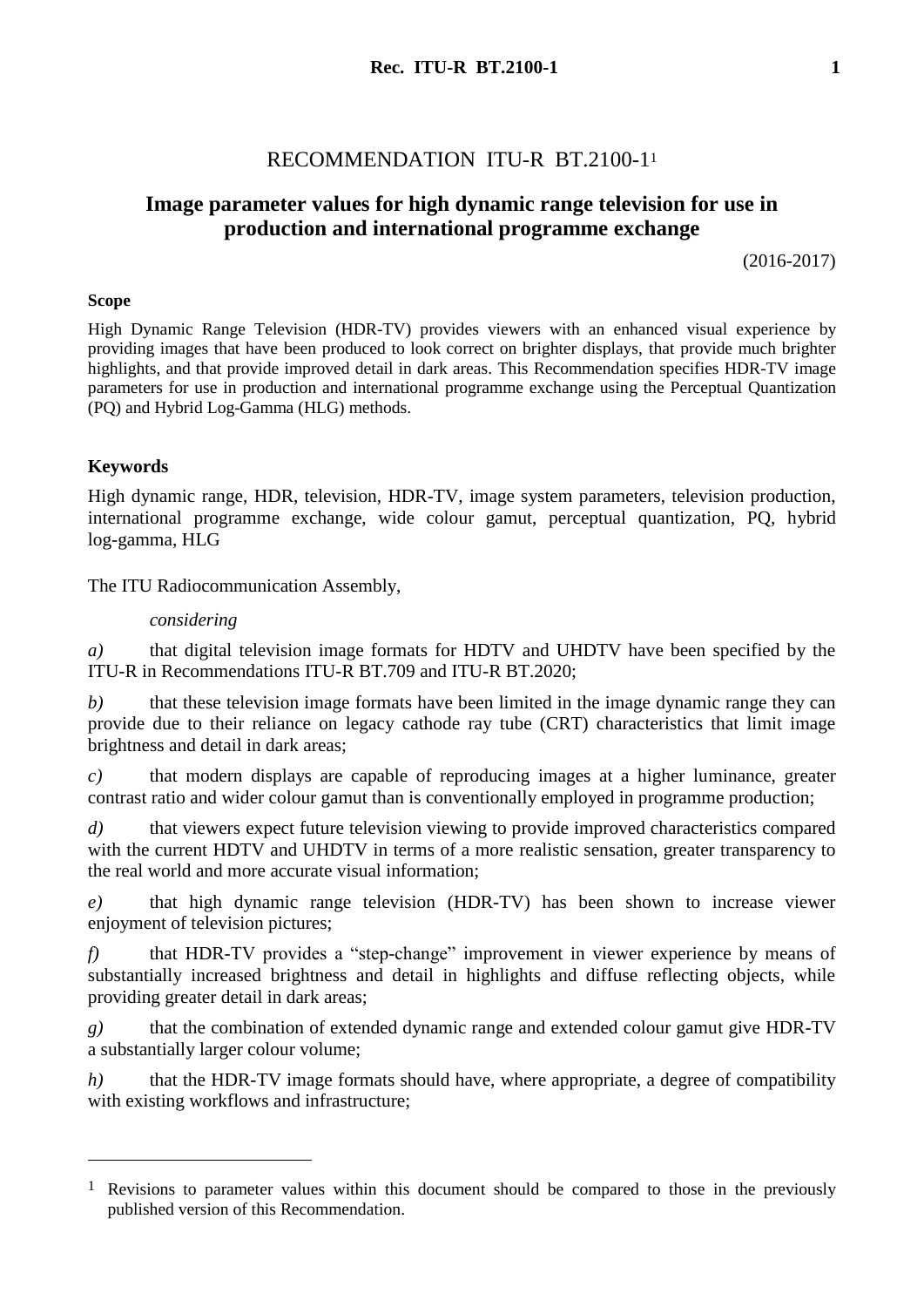*i*) that a reference viewing environment including display parameters should be defined for HDR-TV image formats,

## *further considering*

that due to rapid developments in HDR technology the ITU may wish to consider early updates and improvements to this Recommendation,

## *recognizing*

that Report ITU-R BT.2390 contains much information on two methods to achieve HDR-TV,

## *recommends*

that for programme production and international exchange of HDR-TV, the perceptual quantization (PQ) or Hybrid Log-Gamma (HLG) specifications described in this Recommendation should be used.

NOTE – The PQ specification achieves a very wide range of brightness levels for a given bit depth using a non-linear transfer function that is finely tuned to match the human visual system. The HLG specification offers a degree of compatibility with legacy displays by more closely matching the previously established television transfer curves. Report ITU-R BT.2390 provides additional information on PQ and HLG, conversion between them, and compatibility with previous systems.

## TABLE 1

## **Image spatial and temporal characteristics**

| <b>Parameter</b>                    | <b>Values</b>                                                                                 |  |
|-------------------------------------|-----------------------------------------------------------------------------------------------|--|
| Image Container <sup>1a</sup> Shape | 16:9                                                                                          |  |
| Container Pixel count <sup>1b</sup> | $7680 \times 4320$                                                                            |  |
| Horizontal $\times$ Vertical        | $3840 \times 2160$                                                                            |  |
|                                     | $1920 \times 1080$                                                                            |  |
| Sampling lattice                    | Orthogonal                                                                                    |  |
| Pixel aspect ratio                  | 1:1 (square pixels)                                                                           |  |
| Pixel addressing                    | Pixel ordering in each row is from left to right, and rows<br>are ordered from top to bottom. |  |
| Frame frequency (Hz)                | 120, 120/1.001, 100, 60, 60/1.001, 50, 30, 30/1.001, 25, 24, 24/1.001                         |  |
| <b>Image Format</b>                 | Progressive                                                                                   |  |

NOTE 1a – Container is used to define the horizontal and vertical constraints of the image format.

NOTE 1b – Productions should use the highest resolution image format that is practical. It is recognized that in many cases high resolution productions will be down-sampled to lower resolution formats for distribution. It is known that producing in a higher resolution format, and then electronically down-sampling for distribution, yields superior quality than producing at the resolution used for distribution.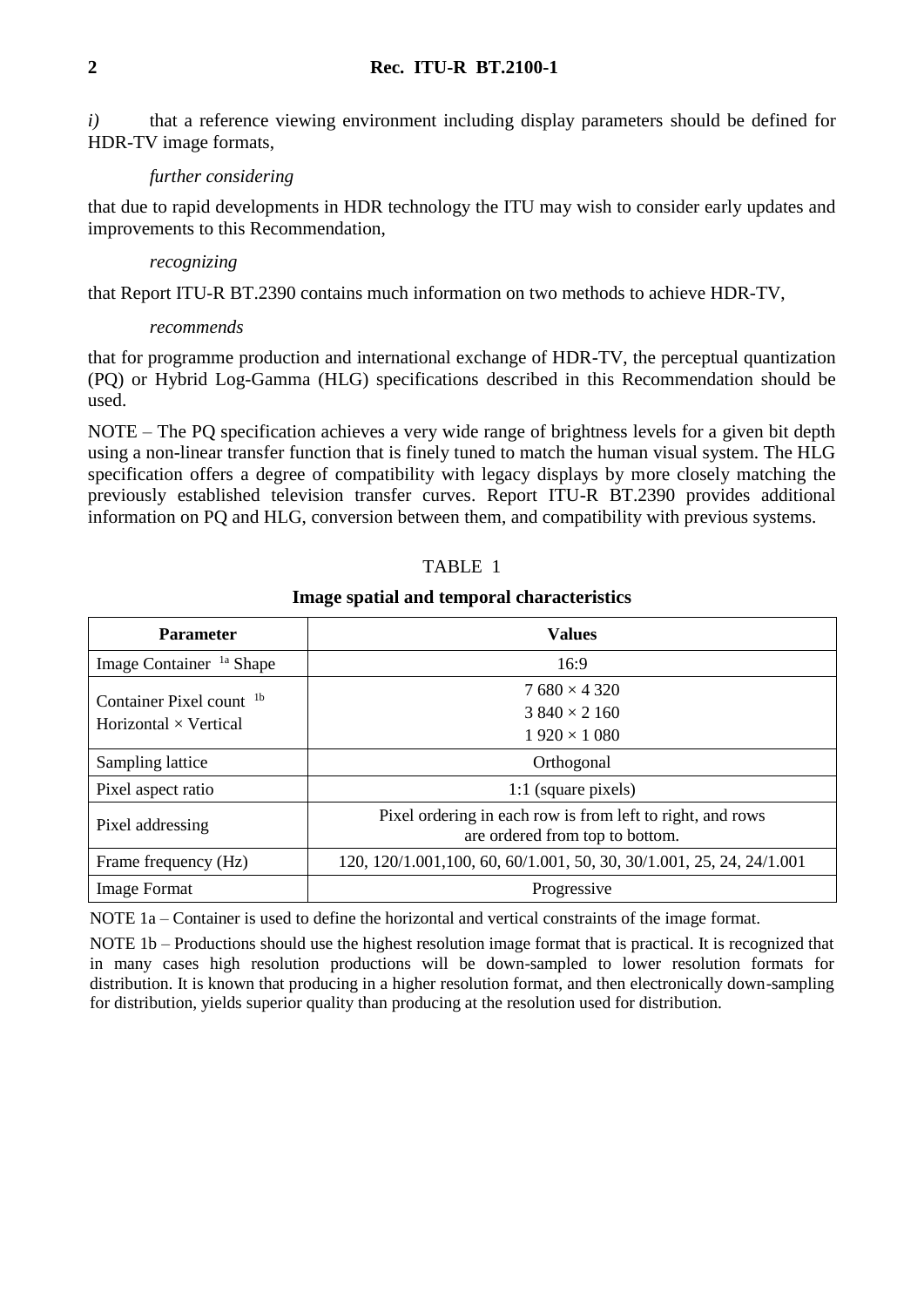## TABLE 2

#### **System colorimetry**

| <b>Parameter</b>                 |                      | <b>Values</b>                            |                                                |        |  |
|----------------------------------|----------------------|------------------------------------------|------------------------------------------------|--------|--|
|                                  |                      | <b>Optical spectrum</b><br>(informative) | <b>Chromaticity coordinates</b><br>(CIE, 1931) |        |  |
|                                  |                      |                                          | $\boldsymbol{x}$                               | y      |  |
| Primary<br>colours               | Red primary $(R)$    | monochromatic 630 nm                     | 0.708                                          | 0.292  |  |
|                                  | Green primary<br>(G) | monochromatic 532 nm                     | 0.170                                          | 0.797  |  |
|                                  | Blue primary $(B)$   | monochromatic 467 nm                     | 0.131                                          | 0.046  |  |
| Reference white                  |                      | D <sub>65</sub> per<br>ISO 11664-2:2007  | 0.3127                                         | 0.3290 |  |
| <b>Colour Matching Functions</b> |                      |                                          | <b>CIE 1931</b>                                |        |  |

Table 3 specifies parameters to establish a reference viewing environment for critical viewing of HDR programme material or completed programmes that can provide repeatable results from one facility to another when viewing the same material. Viewing facilities can and will continue to be established in many ways by entities involved in editing, colour correction, screening and the like, and the specifications in this Table are not intended to suggest a need for absolute uniformity in such facilities.

## TABLE 3

## **Reference viewing environment for critical viewing of HDR programme material**

| <b>Parameter</b>                                         | <b>Values</b>                                                                                                                                                                        |  |
|----------------------------------------------------------|--------------------------------------------------------------------------------------------------------------------------------------------------------------------------------------|--|
| Surround and periphery <sup>3a</sup>                     | Neutral grey at D65                                                                                                                                                                  |  |
| Luminance of surround                                    | $5 \text{ cd/m}^2$                                                                                                                                                                   |  |
| Luminance of periphery                                   | $\leq$ 5 cd/m <sup>2</sup>                                                                                                                                                           |  |
| Ambient lighting                                         | Avoid light falling on the screen                                                                                                                                                    |  |
| Viewing distance <sup>3b</sup>                           | For $1\,920 \times 1\,080$ format: 3.2 picture heights<br>For 3 840 $\times$ 2 160 format: 1.6 to 3.2 picture heights<br>For 7 680 $\times$ 4 320 format: 0.8 to 3.2 picture heights |  |
| 3c<br>Peak luminance of display                          | $\geq$ 1 000 cd/m <sup>2</sup>                                                                                                                                                       |  |
| Minimum<br>of<br>luminance<br>display (black level) $3d$ | $\leq 0.005$ cd/m <sup>2</sup>                                                                                                                                                       |  |

NOTE 3a – "Surround" is the area surrounding a display that can affect the adaptation of the eye, typically the wall or curtain behind the display; "periphery" is the remaining environment outside of the surround.

NOTE 3b – When picture evaluation involves resolution, the lower value of viewing distance should be used. When resolution is not being evaluated, any viewing distance in the indicated range may be used.

NOTE 3c – This is not to imply this level of luminance must be achieved for full screen white, rather for small area highlights.

NOTE 3d – The actual black level would be set using a "PLUGE" signal (under development) and may differ from the indicated value.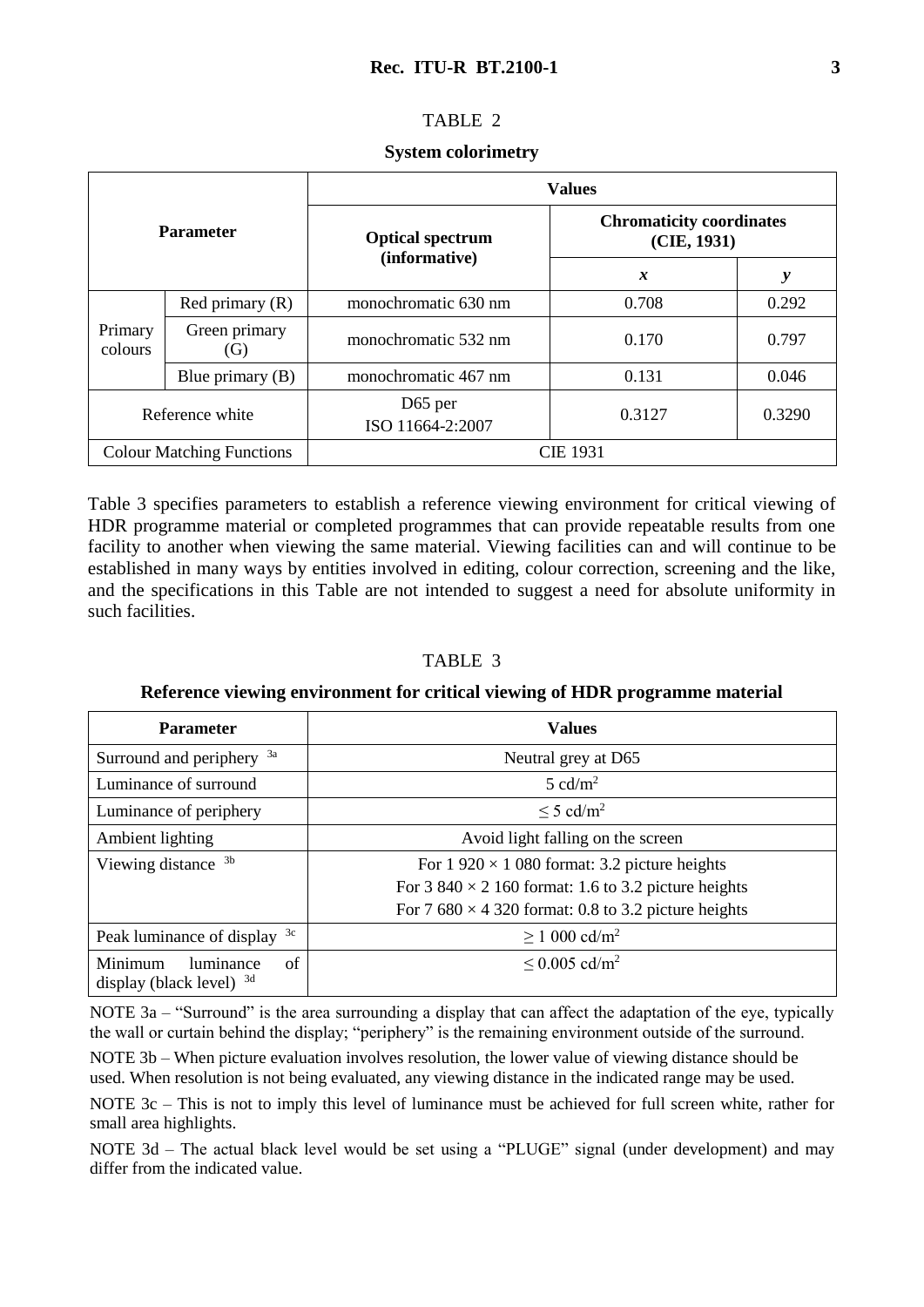Tables 4 and 5 describe transfer functions for the PQ and HLG formats, respectively. High dynamic range television production and display should make consistent use of the transfer functions of one system or the other and not intermix them. Informative Annex 1 illustrates the meaning of the various transfer functions and where they are used in the signal chain. Informative Annex 2 provides information on alternate equations that could facilitate implementation of these transfer functions.

## TABLE 4

## **PQ system reference non-linear transfer functions**

| <b>Parameter</b>                                                      | <b>Values</b>                                                                                                                                |  |
|-----------------------------------------------------------------------|----------------------------------------------------------------------------------------------------------------------------------------------|--|
| Input signal to PQ electro-<br>optical<br>transfer function<br>(EOTF) | Non-linear PQ encoded value.<br>The EOTF maps the non-linear PQ signal into display light.                                                   |  |
| Reference PQ EOTF 4a                                                  | $F_D = \text{EOTF}[E'] = 10000 Y$                                                                                                            |  |
|                                                                       | $Y = \left(\frac{\max\left[\left(E'^{1/m_2} - c_1\right)0\right]}{c_2 - c_2 E'^{1/m_2}}\right)^{1/m_1}$                                      |  |
|                                                                       | where:                                                                                                                                       |  |
|                                                                       | E' denotes a non-linear colour value $\{R', G', B'\}$ or $\{L', M', S'\}$ in PQ space<br>[0,1]                                               |  |
|                                                                       | $F_D$ is the luminance of a displayed linear component { $R_D$ , $G_D$ , $B_D$ } or $Y_D$ or<br>$I_D$ , in cd/m <sup>2</sup> . <sup>4b</sup> |  |
|                                                                       | So that when $R' = G' = B'$ , the displayed pixel is achromatic.                                                                             |  |
|                                                                       | $Y$ denotes the normalized linear colour value, in the range $[0:1]$                                                                         |  |
|                                                                       | $m_1 = 2610/16384 = 0.1593017578125$                                                                                                         |  |
|                                                                       | $m_2 = 2523/4096 \times 128 = 78.84375$                                                                                                      |  |
|                                                                       | $c_1 = 3424/4096 = 0.8359375 = c_3 - c_2 + 1$                                                                                                |  |
|                                                                       | $c_2 = 2413/4096 \times 32 = 18.8515625$                                                                                                     |  |
|                                                                       | $c_3 = 2392/4096 \times 32 = 18.6875$                                                                                                        |  |
| Input signal to PQ opto-<br>transfer function<br>optical<br>(OOTF)    | Scene linear light.<br>The OOTF maps relative scene linear light to display linear light.                                                    |  |
| Reference PQ OOTF                                                     | $F_D = \text{OOTF}[E] = G_{1886} [G_{709}[E]]$                                                                                               |  |
|                                                                       | where:                                                                                                                                       |  |
|                                                                       | $E = \{R_S, G_S, B_S; Y_S; \text{ or } I_S\}$ is the signal determined by scene light and scaled<br>by camera exposure                       |  |
|                                                                       | The values E, R <sub>S</sub> , G <sub>s</sub> , B <sub>s</sub> , Y <sub>s</sub> , I <sub>s</sub> are in the range [0:1] <sup>4c</sup>        |  |
|                                                                       | $E'$ is a non-linear representation of $E$                                                                                                   |  |
|                                                                       | $F_D$ is the luminance of a displayed linear component ( $R_D$ , $G_D$ , $B_D$ ; $Y_D$ ; or $I_D$ )                                          |  |
|                                                                       | $F_D = G_{1886}$ [ $G_{709}[E]$ ] = $G_{1886}$ E'                                                                                            |  |
|                                                                       | $E' = G_{709}[E] = 1.099 (59.5208 E)^{0.45} - 0.099$ for $1 > E > 0.0003024$                                                                 |  |
|                                                                       | $= 267.84 E$<br>for $0.0003024 \ge E \ge 0$<br>$F_D = G_{1886}[E^{\prime}] = 100 \ E^{\prime\,2.4}$                                          |  |
|                                                                       |                                                                                                                                              |  |
| Input signal to PQ opto-<br>electronic transfer function              | Scene linear light.                                                                                                                          |  |
| (OETF)                                                                | The OETF maps relative scene linear light into the non-linear PQ signal<br>value.                                                            |  |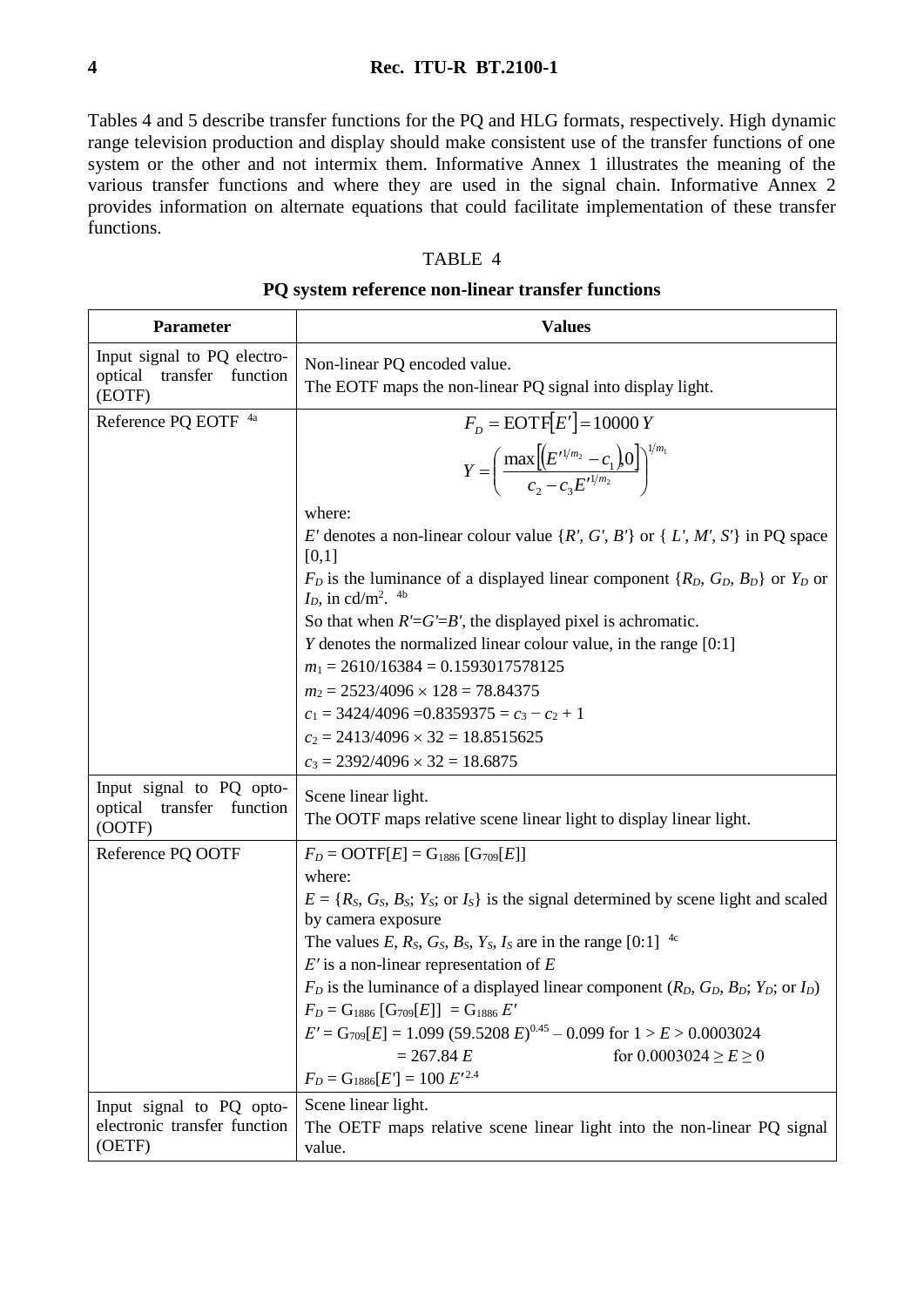| TABLE 4 (end) |  |  |
|---------------|--|--|
|---------------|--|--|

| <b>Parameter</b>            | <b>Values</b>                                                                                   |
|-----------------------------|-------------------------------------------------------------------------------------------------|
| Reference PQ OETF           | $E' = \text{OETF}[E] = \text{EOTF}^{-1}[\text{OOTF}[E]] = \text{EOTF}^{-1}[F_D]$                |
| Use of this OETF will yield | where                                                                                           |
| the reference OOTF when     | $\text{EOTF}^{-1}[F_D] = \left(\frac{c_1 + c_2 Y^{m_1}}{1 + c_2 Y^{m_1}}\right)^{m_2}$          |
| displayed on a reference    | $Y = Fn/10000$                                                                                  |
| monitor employing           | E' is the resulting non-linear signal $(R', G', B')$ in the range [0:1]                         |
| the                         | $F_D, E$ , are as specified in the opto-optical transfer function                               |
| reference EOTF.             | $m_1$ , $m_2$ , $c_1$ , $c_2$ , $c_3$ are as specified in the electro-optical transfer function |

NOTE 4a – This same non-linearity (and its inverse) should be used when it is necessary to convert between the non-linear representation and the linear representations.

NOTE 4b – In this Recommendation, when referring to the luminance of a single colour component  $(R_D, G_D,$ *B*<sub>*D*</sub>), it means the luminance of an equivalent achromatic signal with all three colour components having that same value.

NOTE 4c – Depending on the exposure range of the camera, it may be desirable to output a smaller luminance range than can be represented by PQ. This may be achieved by scaling the raw 0-1 linear exposure range of the camera to a more limited range before applying the OOTF.

# TABLE 5

| <b>Parameter</b>                 | <b>Values</b>                                                                                                                                                                                                                                   |  |
|----------------------------------|-------------------------------------------------------------------------------------------------------------------------------------------------------------------------------------------------------------------------------------------------|--|
| Input signal to HLG OETF         | Scene linear light.                                                                                                                                                                                                                             |  |
|                                  | The OETF maps relative scene linear light into the non-linear signal value.                                                                                                                                                                     |  |
| HLG Reference OETF <sup>5a</sup> |                                                                                                                                                                                                                                                 |  |
|                                  | $E' = \text{OETF}[E] = \begin{cases} \sqrt{3E} & 0 \le E \le \frac{1}{12} \\ a \cdot \ln(12E - b) + c & \frac{1}{12} \le E \le 1 \end{cases}$                                                                                                   |  |
|                                  | where:                                                                                                                                                                                                                                          |  |
|                                  | E is the signal for each colour component $\{R_S, G_S, B_S\}$ proportional to scene<br>linear light and scaled by camera exposure, normalized to the range [0:1].<br>E' is the resulting non-linear signal $\{R', G', B'\}$ in the range [0:1]. |  |
|                                  | $a = 0.17883277$ , $b = 1-4a$ , $c = 0.5-a \cdot \ln(4a)$ <sup>5b</sup>                                                                                                                                                                         |  |
| Input signal to HLG EOTF         | Non-linear HLG encoded value.                                                                                                                                                                                                                   |  |
|                                  | The EOTF maps the non-linear HLG signal into display light.                                                                                                                                                                                     |  |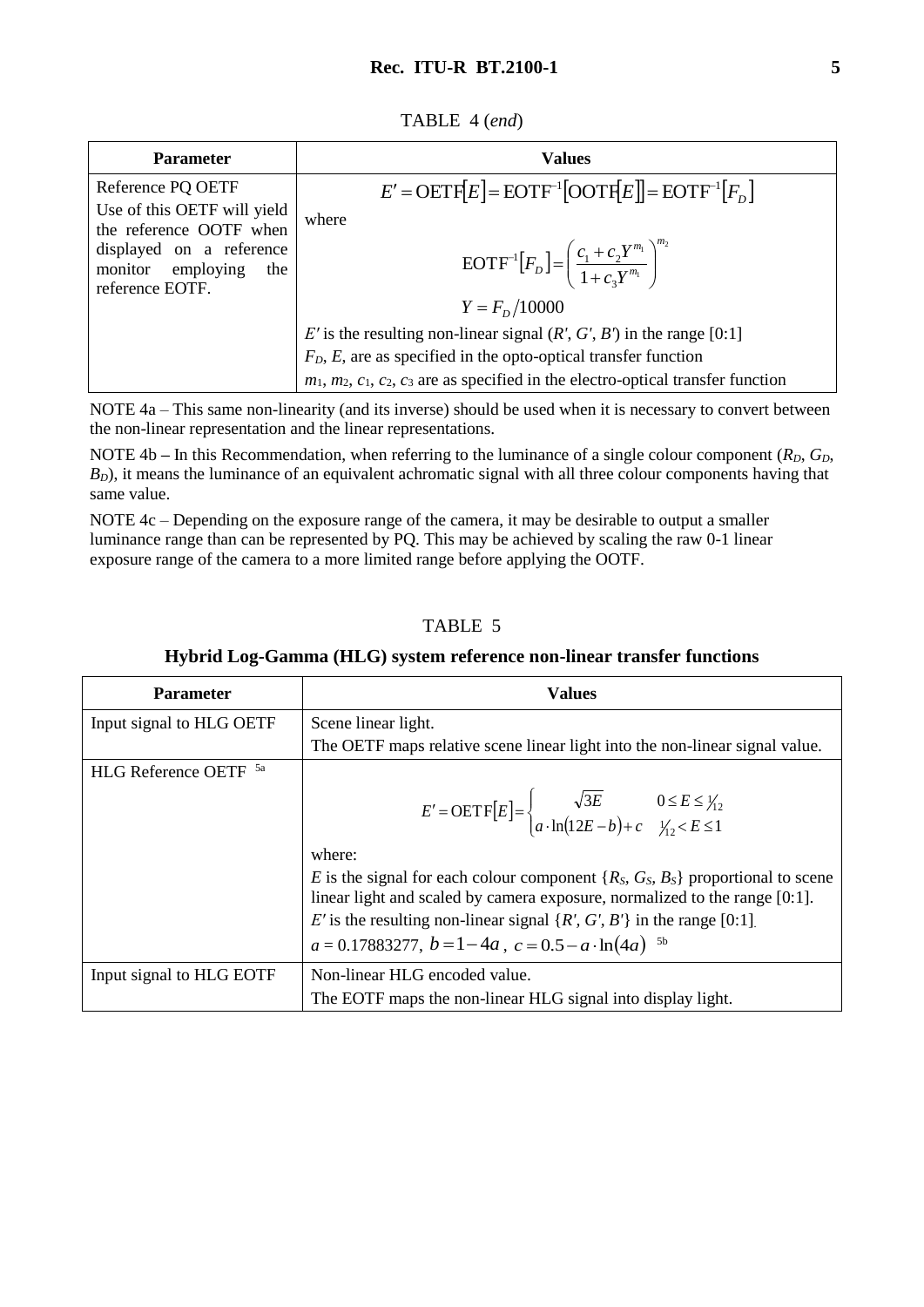TABLE 5 (*continued*)

| Parameter                 | <b>Values</b>                                                                                                                                                       |  |  |
|---------------------------|---------------------------------------------------------------------------------------------------------------------------------------------------------------------|--|--|
|                           | $F_p = \text{OOTF}[E] = \text{OOTF}[\text{OETF}^{-1}[E']]$                                                                                                          |  |  |
|                           | Thus,                                                                                                                                                               |  |  |
|                           | $R_{\rm p} = \alpha Y_{\rm s}^{\gamma - 1} R_{\rm s} + \beta$                                                                                                       |  |  |
|                           | $G_D = \alpha Y_s^{\gamma - 1} G_S + \beta$                                                                                                                         |  |  |
|                           | $B_{\rm p} = \alpha Y_{\rm s}^{\gamma -1} B_{\rm s} + \beta$                                                                                                        |  |  |
|                           |                                                                                                                                                                     |  |  |
|                           | where:<br>$R_S$ , $G_S$ , $B_S$ are the scene linear light signals, E, for each colour component<br>normalized in the range [0:1].                                  |  |  |
|                           | $E = \text{OETF}^{-1}[E'] = \begin{cases} 4E'^2 & 0 \le E' \le \frac{1}{2} \\ \exp((E' - c)/a) + b & \frac{1}{2} \le E' \end{cases}$                                |  |  |
|                           |                                                                                                                                                                     |  |  |
|                           | $Y_s = 0.2627 R_s + 0.6780 G_s + 0.0593 B_s$                                                                                                                        |  |  |
|                           | $\alpha = (L_{W} - L_{B})/12^{\gamma}$                                                                                                                              |  |  |
|                           | $\beta = L_B$                                                                                                                                                       |  |  |
| <b>HLG Reference EOTF</b> | $E = \text{OETF}^{-1}[E'] = \begin{cases} E'^2/3 & 0 \le E' \le \frac{1}{2} \\ {\exp((E'-c)/a) + b}/12 & \frac{1}{2} < E' \le 1 \end{cases}$                        |  |  |
|                           | $Y_s = 0.2627 R_s + 0.6780 G_s + 0.0593 B_s$                                                                                                                        |  |  |
|                           | $\alpha = (L_{\rm w} - L_{\rm B})$                                                                                                                                  |  |  |
|                           | $\beta = L_{B}$                                                                                                                                                     |  |  |
|                           | and:                                                                                                                                                                |  |  |
|                           | $F_D$ is the luminance of a displayed linear component { $R_D$ , $G_D$ , or $B_D$ }, in<br>cd/m <sup>2</sup> . <sup>5c</sup>                                        |  |  |
|                           | $R_D$ , $G_D$ , $B_D$ are the displayed light for each colour component, in cd/m <sup>2</sup> , so<br>that when $R' = G' = B'$ , the displayed pixel is achromatic. |  |  |
|                           | 5d, 5e, 5f<br>$\gamma = 1.2$ at the nominal display peak luminance of 1 000 cd/m <sup>2</sup> .                                                                     |  |  |
|                           | E' is the non-linear signal $\{R', G', B'\}$ as defined for the OETF. <sup>5g</sup>                                                                                 |  |  |
|                           | The values of parameters $a, b$ , and $c$ are as defined for the OETF.                                                                                              |  |  |
|                           | The OOTF is defined below<br>$L_W$ is nominal peak luminance of the display in cd/m <sup>2</sup> for achromatic pixels.                                             |  |  |
|                           | $L_B$ is the display luminance for black in cd/m <sup>2</sup> .                                                                                                     |  |  |
|                           | The nominal signal range of $E$ , $R_s$ , $G_s$ , $B_s$ , and $Y_s$ is [0:1].                                                                                       |  |  |
| HLG Input signal to OOTF  | Scene linear light.                                                                                                                                                 |  |  |
|                           | The OOTF maps relative scene linear light to display linear light.                                                                                                  |  |  |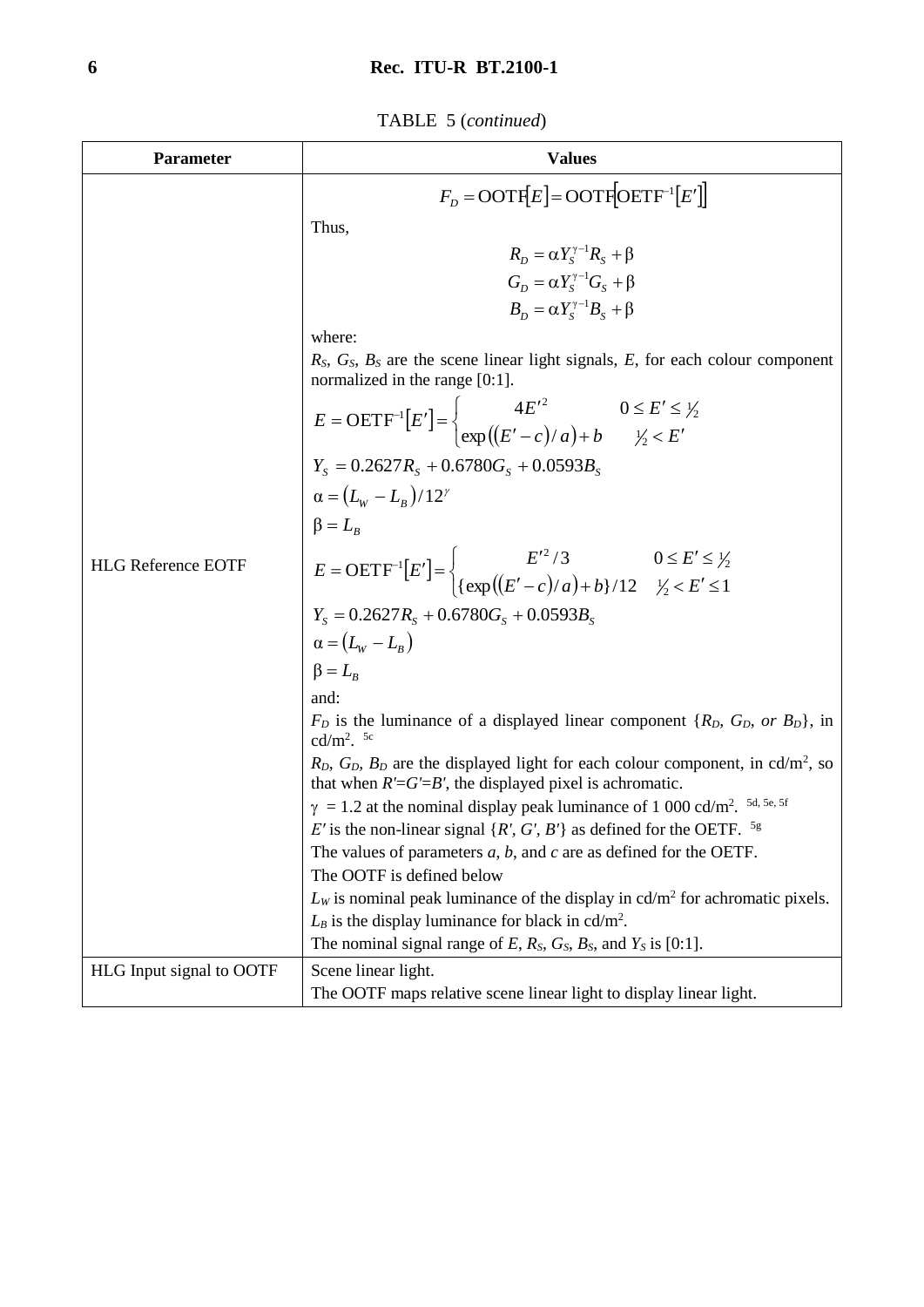TABLE 5 (*end*)

| <b>Parameter</b>          | Values                                                                                                                                                                                                  |
|---------------------------|---------------------------------------------------------------------------------------------------------------------------------------------------------------------------------------------------------|
|                           | $F_D = \text{OOTF}[E] = \alpha Y_S^{\gamma - 1} E + \beta$<br>$R_D = \alpha Y_S^{\gamma - 1} R_S + \beta$<br>$G_D = \alpha Y_S^{\gamma - 1} G_S + \beta$<br>$B_D = \alpha Y_S^{\gamma - 1} B_S + \beta$ |
|                           |                                                                                                                                                                                                         |
|                           |                                                                                                                                                                                                         |
|                           |                                                                                                                                                                                                         |
|                           | $Y_{s} = 0.2627 R_{s} + 0.6780 G_{s} + 0.0593 B_{s}$                                                                                                                                                    |
| <b>HLG Reference OOTF</b> | where:                                                                                                                                                                                                  |
|                           | $F_D$ is the luminance of a displayed linear component $\{R_D, G_D, \text{ or } B_D\}$ , in<br>$cd/m2$ .                                                                                                |
|                           | $\{R_D, G_D, \text{or } B_D\}$ are as defined for the HLG Reference EOTF.                                                                                                                               |
|                           | E is the signal for each colour component $\{R_s, G_s, B_s\}$ proportional to scene                                                                                                                     |
|                           | linear light and scaled by camera exposure, normalized to the range [0:1].                                                                                                                              |
|                           | $Y_s$ is the normalized linear scene luminance.                                                                                                                                                         |
|                           | $\alpha$ , $\beta$ , and $\gamma$ are as defined for the EOTF.                                                                                                                                          |

NOTE 5a **–** The inverse of this non-linearity should be used when it is necessary to convert between the nonlinear representation and the linear representation of scene light.

NOTE 5b **–** The values of *b* and *c* are calculated to *b* = 0.28466892, *c* = 0.55991073.

NOTE 5c – In this Recommendation, when referring to the luminance of a single colour component (*RD*, *GD*,  $B<sub>D</sub>$ ), it means the luminance of an equivalent achromatic signal with all three colour components having that same value.

NOTE 5d **–** This EOTF applies gamma to the luminance component of the signal, whereas some legacy displays may apply gamma separately to colour components. Such legacy displays approximate this reference **OOTF.** 

NOTE 5e – For displays with nominal peak luminance  $(L_w)$  greater than 1 000 cd/m<sup>2</sup>, or where the effective nominal peak luminance is reduced through the use of a contrast control, the system gamma value should be adjusted according to the formula below, and may be rounded to three significant digits:

$$
\gamma = 1.2 + 0.42 \log_{10}(L_{\rm W}/1000)
$$

NOTE 5f **–** The system gamma value may be decreased for brighter background and surround conditions.

NOTE 5g **–** During production, signal values are expected to exceed the range *E′* = [0.0 : 1.0]. This provides processing headroom and avoids signal degradation during cascaded processing. Such values of *E′*, below 0.0 or exceeding 1.0, should not be clipped during production and exchange.

Values below 0.0 should not be clipped in reference displays (even though they represent "negative" light) to allow the black level of the signal  $(L_B)$  to be properly set using test signals known as "PLUGE".

NOTE 5h **–** The inverse of HLG OOTF is derived as follows:

$$
R_{s} = \left(\frac{Y_{D} - \beta}{\alpha}\right)^{(1-\gamma)/\gamma} \left(\frac{R_{D} - \beta}{\alpha}\right)
$$
  
\n
$$
G_{s} = \left(\frac{Y_{D} - \beta}{\alpha}\right)^{(1-\gamma)/\gamma} \left(\frac{G_{D} - \beta}{\alpha}\right)
$$
  
\n
$$
B_{s} = \left(\frac{Y_{D} - \beta}{\alpha}\right)^{(1-\gamma)/\gamma} \left(\frac{B_{D} - \beta}{\alpha}\right)
$$
  
\n
$$
Y_{D} = 0.2627 R_{D} + 0.6780 G_{D} + 0.0593 B_{D}
$$

For processing purposes, when the actual display is not known,  $\alpha$  may be set to 1.0 cd/m<sup>2</sup> and  $\beta$  to 0.0 cd/m<sup>2</sup>.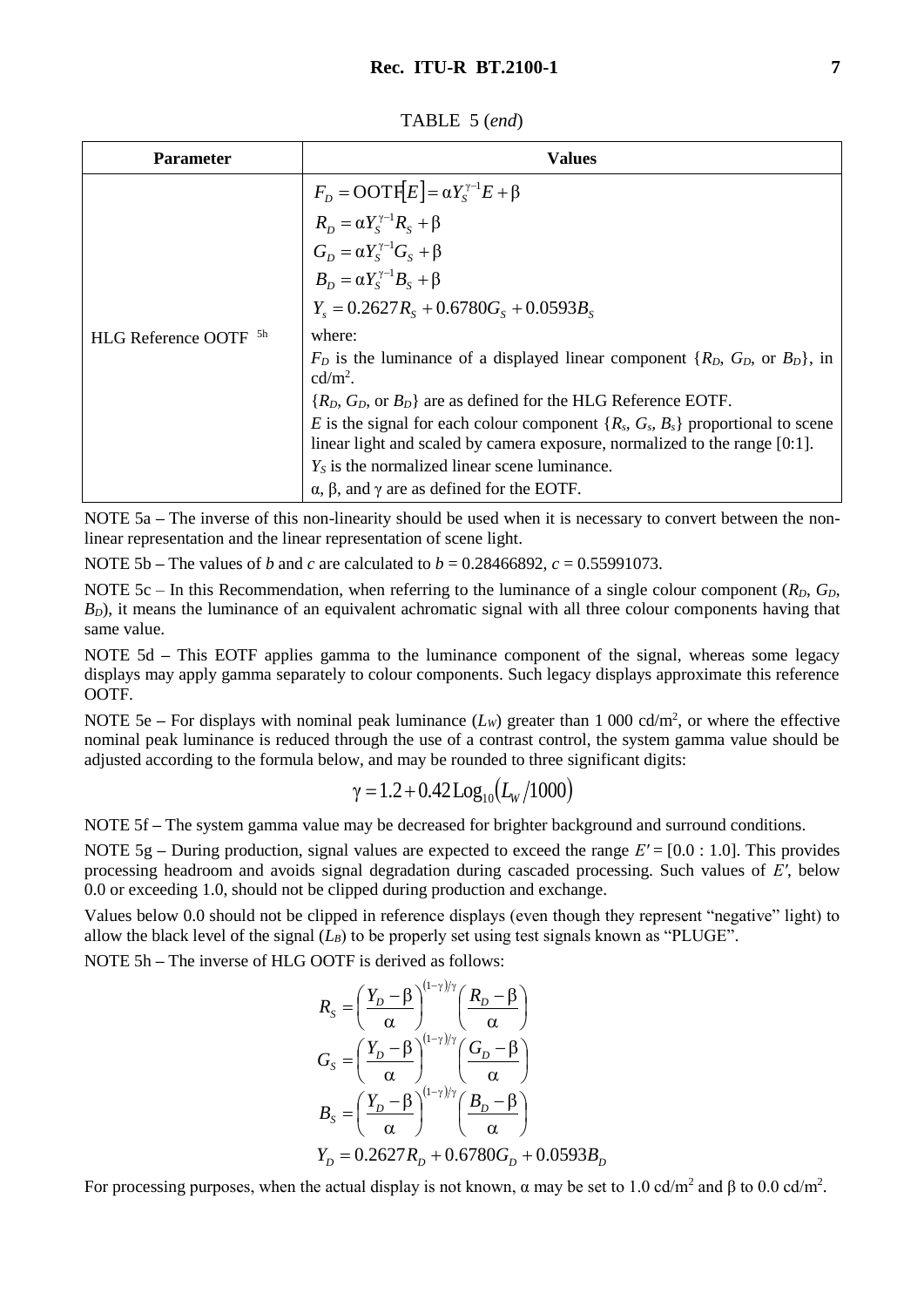Tables 6 and 7 describe different luminance and colour difference signal representations, suitable for colour sub-sampling, and/or source coding. The Non-Constant Luminance (NCL) format is in widespread use and is considered the default. The Constant Intensity (CI) format is newly introduced in this Recommendation and should not be used for programme exchange unless all parties agree.

## TABLE 6

## **Non-Constant Luminance** *Y'C'BC'<sup>R</sup>* **signal format**  6a

| <b>Parameter</b>                           | <b>Values PQ</b>                                                 | <b>Values HLG</b>                 |
|--------------------------------------------|------------------------------------------------------------------|-----------------------------------|
| Derivation of $R'$ , $G'$ , $B'$           | ${R', G', B'} = EOTF^{-1}(F_D)$                                  | $\{R', G', B'\} = \text{OETF}(E)$ |
|                                            | where $F_D = \{R_D, G_D, B_D\}$                                  | where $E = \{R_S, G_S, B_S\}$     |
|                                            |                                                                  |                                   |
| Derivation of $Y'$                         | $Y' = 0.2627R' + 0.6780G' + 0.0593B'$                            |                                   |
| Derivation of colour difference<br>signals | $C'_B = \frac{B' - Y'}{1.8814}$<br>$C'_R = \frac{R'-Y'}{1.4746}$ |                                   |

NOTE 6a – For consistency with prior use of terms, *Y'*,  $C'_B$  and  $C'_R$  employ prime symbols indicating they have come from non-linear *Y*, *B* and *R*.

#### TABLE 7

## **Constant Intensity** *ICTC<sup>P</sup>* **signal format**  7a**,** 7b

| <b>Parameter</b>                           | <b>Values PQ</b>                                                                     | <b>Values HLG</b>                                                |  |
|--------------------------------------------|--------------------------------------------------------------------------------------|------------------------------------------------------------------|--|
| L, M, S Colour Space                       | $L = (1688R + 2146G + 262B)/4096$                                                    |                                                                  |  |
|                                            | $M = (683R + 2951G + 462B)/4096$                                                     |                                                                  |  |
|                                            | $S = (99R + 309G + 3688B)/4096$                                                      |                                                                  |  |
| Derivation of $L', M', S$ <sup>7c</sup>    | ${L', M', S'} = EOTF^{-1}(F_D)$<br>where $F_D = \{L_D, M_D, S_D\}$                   | ${L', M', S'} = \text{OETF}(E)$<br>where $E = \{L_S, M_S, S_S\}$ |  |
| Derivation of $I$                          | $I = 0.5L' + 0.5M'$                                                                  |                                                                  |  |
| Derivation of colour difference<br>signals | $C_T = (6610L' - 13613M' + 7003S')/4096$<br>$C_p = (17933L' - 17390M' - 543S')/4096$ |                                                                  |  |

NOTE 7a **–** The newly introduced *I, CT* and *C<sup>P</sup>* symbols do not employ the prime symbols to simplify the notation.

NOTE 7b –Colours should be constrained to be within the triangle defined by the RGB colour primaries in Table 2.

NOTE 7c **–** The subscripts *D* and *S* refer to display light and scene light, respectively.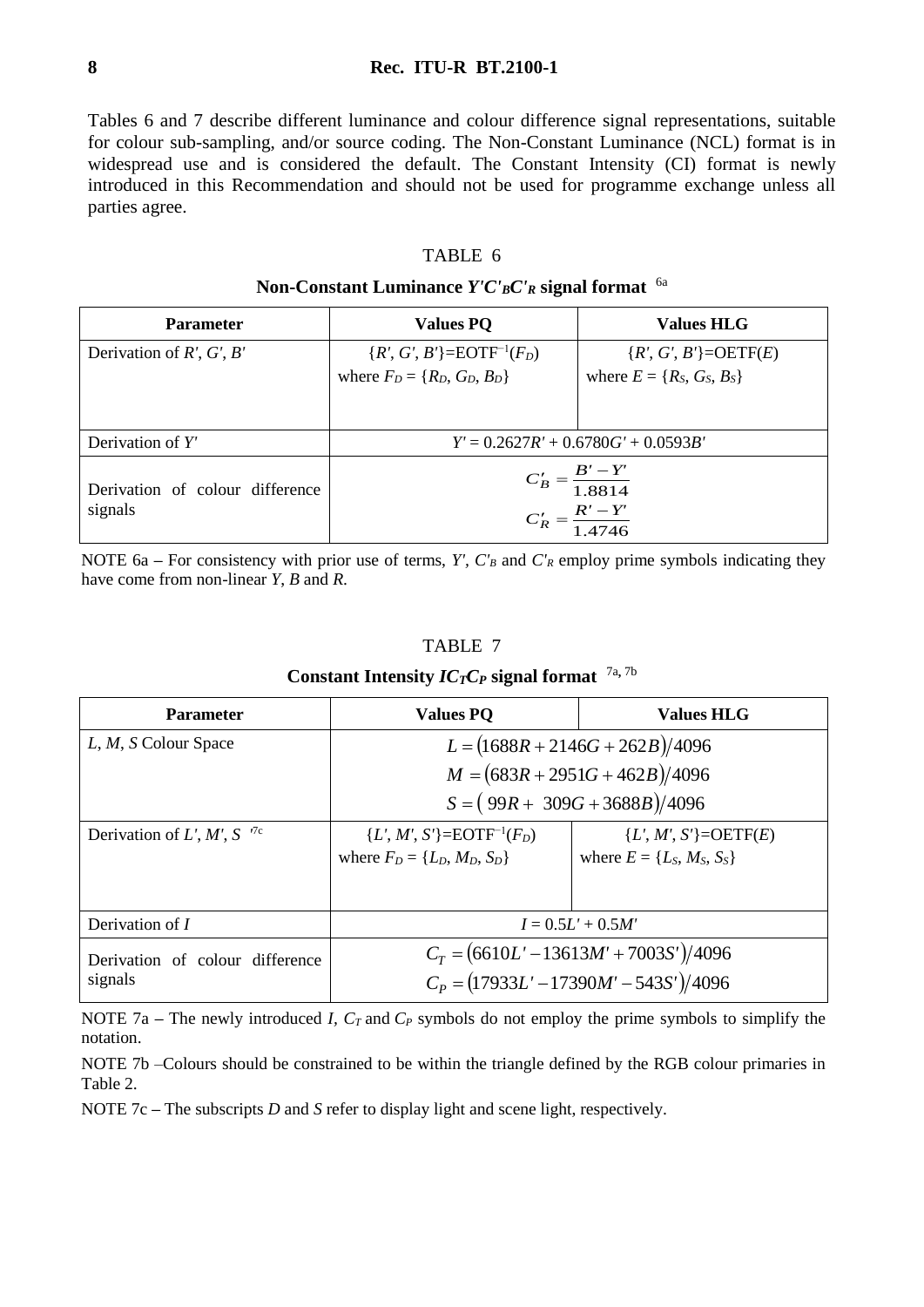## TABLE 8

## **Colour sub-sampling**

| <b>Parameters</b>                                            | <b>Values</b>                                                                                                                                                                                          |                                                                                                |                                                                                                                       |
|--------------------------------------------------------------|--------------------------------------------------------------------------------------------------------------------------------------------------------------------------------------------------------|------------------------------------------------------------------------------------------------|-----------------------------------------------------------------------------------------------------------------------|
| Coded signal                                                 | R', G', B' or Y', $C'_B$ , $C'_R$ , or I, $C_T$ , $C_P$                                                                                                                                                |                                                                                                |                                                                                                                       |
| Sampling lattice<br>$-R', G', B', Y', I$                     | Orthogonal, line and picture repetitive co-sited                                                                                                                                                       |                                                                                                |                                                                                                                       |
|                                                              | Orthogonal, line and picture repetitive co-sited with each other.<br>The first (top-left) sample is co-sited with the first $Y'$ or $I$ samples.<br>$4:4:4$ system<br>$4:2:2$ system<br>$4:2:0$ system |                                                                                                |                                                                                                                       |
| Sampling lattice<br>$-C'_{B}$ , $C'_{B}$ , $C_{T}$ , $C_{P}$ | Each has the same<br>number of horizontal<br>samples as the $Y'$ or $I$<br>component.                                                                                                                  | Horizontally<br>subsampled by a factor<br>of two with respect to<br>the $Y'$ or $I$ component. | Horizontally and<br>vertically subsampled<br>by a factor of two<br>with respect to the $Y'$<br>or <i>I</i> component. |

Table 9 describes two different signal representations, "narrow" and "full". The narrow range representation is in widespread use and is considered the default. The full range representation is newly introduced in this Recommendation and should not be used for programme exchange unless all parties agree.

## TABLE 9

| <b>Parameters</b>                                                                                                                                         | <b>Values</b>                                                                              |               |                                               |               |
|-----------------------------------------------------------------------------------------------------------------------------------------------------------|--------------------------------------------------------------------------------------------|---------------|-----------------------------------------------|---------------|
| Coded signal                                                                                                                                              | R', G', B' or Y', C' <sub>B</sub> , C' <sub>R</sub> , or I, C <sub>T,</sub> C <sub>P</sub> |               |                                               |               |
| Coding format                                                                                                                                             | $n = 10$ , 12 bits per component                                                           |               |                                               |               |
| Quantization of $R'$ , $G'$ , $B'$ , $Y'$ , $I$                                                                                                           | Narrow range                                                                               |               | Full range                                    |               |
| (resulting values that exceed<br>the video data range should be<br>clipped to the video data<br>range)                                                    | $D =$ Round $[(219 \times E' + 16) \times 2^{n-8}]$                                        |               | $D =$ Round $[(2^n-1) \times E']$             |               |
| Quantization of $C'_B$ , $C'_R$ , $C_T$ , $C_P$<br>(resulting values that exceed<br>the video data range should be<br>clipped to the video data<br>range) | $D =$ Round $[(224 \times E' + 128) \times 2^{n-8}]$                                       |               | $D =$ Round $[(2^{n}-1) \times E' + 2^{n-1}]$ |               |
| <b>Quantization levels</b>                                                                                                                                | 10-bit coding                                                                              | 12-bit coding | 10-bit coding                                 | 12-bit coding |
| <b>Black</b><br>$(R' = G' = B' = Y' = I = 0)$<br>DR', DG', DB', DY', DI                                                                                   | 64                                                                                         | 256           | $\theta$                                      | 0             |
| <b>Nominal Peak</b><br>$(R' = G' = B' = Y' = I = 1)$<br>DR', DG', DB', DY', DI                                                                            | 940                                                                                        | 3760          | 1023                                          | 4095          |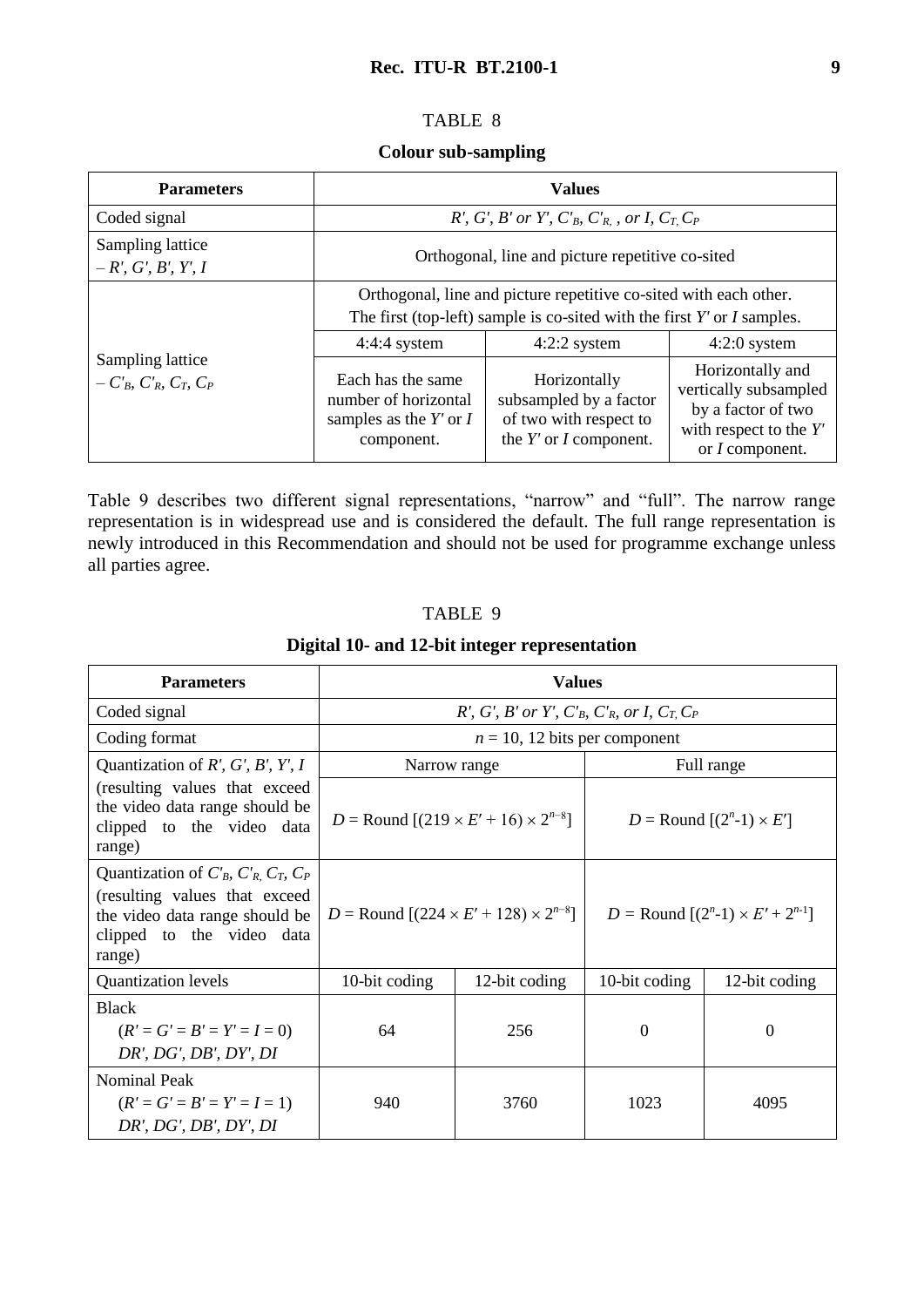| <b>Parameters</b>                                                                            | <b>Values</b>     |                    |                   |                   |
|----------------------------------------------------------------------------------------------|-------------------|--------------------|-------------------|-------------------|
| Achromatic<br>$(C'_B = C'_R = 0)$<br>$DC'_{B}$ , $DC'_{R}$ , $DC_{T}$ , $DC_{P}$             | 512               | 2048               | 512               | 2048              |
| <b>Nominal Peak</b><br>$(C'_B = C'_R = +0.5)$<br>$DC'_{B}$ , $DC'_{R}$ , $DC_{T}$ , $DC_{P}$ | 960               | 3840               | 1023              | 4095              |
| <b>Nominal Peak</b><br>$(C'_B = C'_R = -0.5)$<br>$DC'_{B}$ , $DC'_{R}$ , $DC_{T}$ , $DC_{P}$ | 64                | 256                | $\mathbf{1}$      |                   |
| Video data range 9a, 9b                                                                      | 4 through<br>1019 | 16 through<br>4079 | 0 through<br>1023 | 0 through<br>4095 |

TABLE 9 (*end*)

Where:

Round( x ) = Sign( x ) \* Floor(  $|x| + 0.5$ )

Floor( $x$ ) the largest integer less than or equal to  $x$ 

 $Sign(x) =$  $\overline{\mathcal{L}}$  $\left\{ \right.$  $\int$  $-1$ ;  $x <$  $=$  $\geq$  $1 ; x < 0$ 0 ;  $x=0$  $1 ; x > 0$ *x x x*

NOTE 9a – Narrow range signals may extend below black (sub-blacks) and exceed the nominal peak values (super-whites), but should not exceed the video data range.

NOTE 9b – Some digital image interfaces reserve digital values, e.g. for timing information, such that the permitted video range of these interfaces is narrower than the video range of the full-range signal. The mapping from full-range images to these interfaces is application-specific.

Table 10 introduces a 16-bit floating point signal representation. Currently, real-time interfaces do not exist for this format. It is expected that this format would initially see usage in file-based workflows and programme exchange.

## TABLE 10

#### **Floating Point (FP) signal representation**

| <b>Parameter</b>                              | <b>Values</b>                                                                |  |
|-----------------------------------------------|------------------------------------------------------------------------------|--|
| Signal representation                         | Linear $R, G, B$ .                                                           |  |
| Signal encoding                               | 16-bit floating point per IEEE standard 754-2008.                            |  |
| Normalization for<br>display-referred signals | $R = G = B = 1.0$ represents 1.0 cd/m <sup>2</sup> on the reference display. |  |
| Normalization for<br>scene-referred signals   | $R = G = B = 1.0$ represents the maximum diffuse white level.                |  |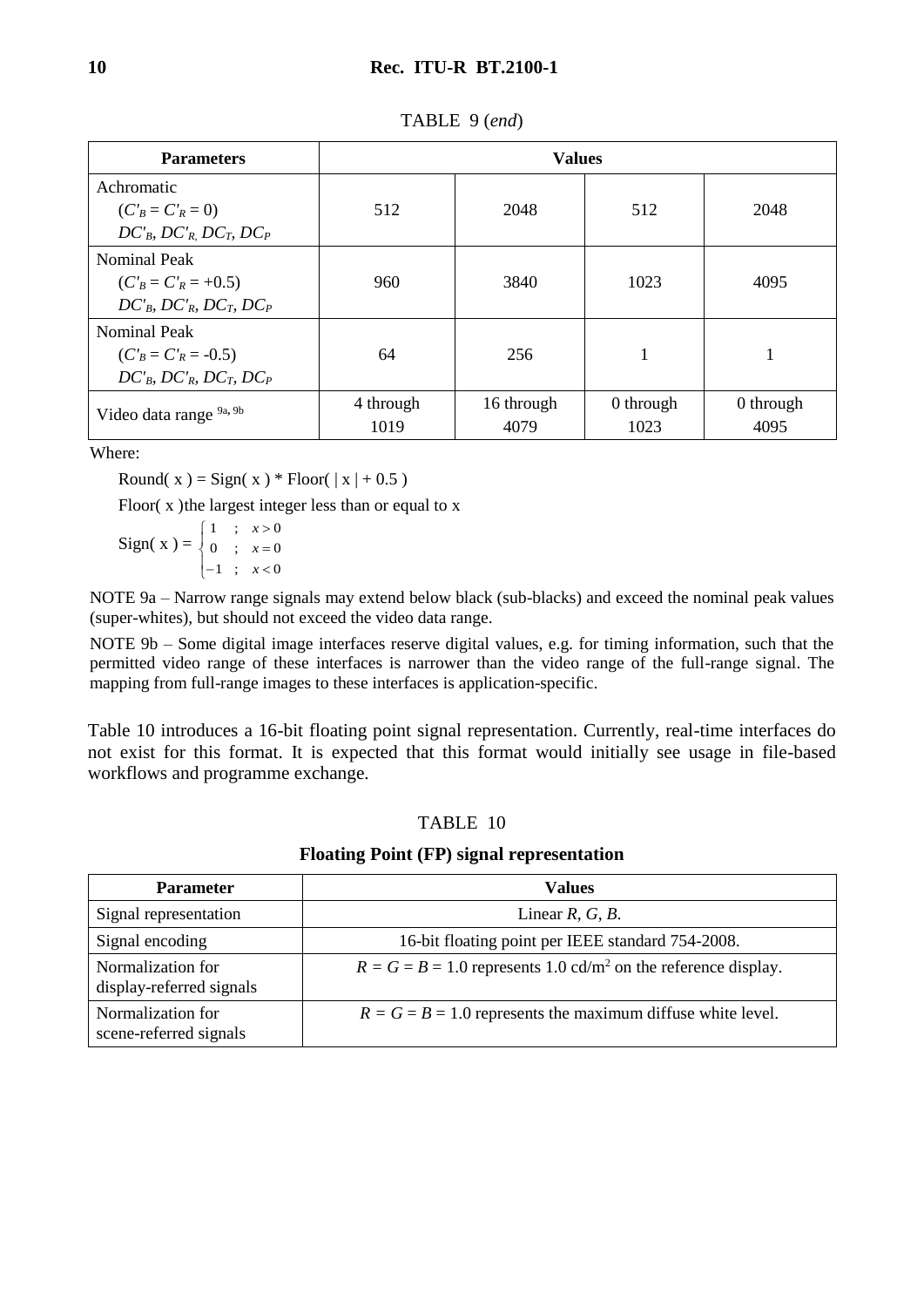# **Annex 1 (Informative)**

# **The relationship between the OETF, the EOTF and the OOTF**

This Recommendation makes extensive use of the following terms:

- OETF: the opto-electronic transfer function, which converts linear scene light into the video signal, typically within a camera.
- EOTF: electro-optical transfer function, which converts the video signal into the linear light output of the display.
- OOTF: opto-optical transfer function, which has the role of applying the "rendering intent".

These functions are related, so only two of the three are independent. Given any two of them the third one may be calculated. This section explains how they arise in television systems and how they are related.

In television systems the displayed light is not linearly related to the light captured by the camera. Instead an overall non-linearity is applied, the OOTF. The "reference" OOTF compensates for difference in tonal perception between the environment of the camera and that of the display. Specification and use of a "reference OOTF" allows consistent end-to-end image reproduction, which is important in TV production.



Artistic adjustment may be made to enhance the picture. These alter the OOTF, which may then be called the "artistic OOTF". Artistic adjustment may be applied either before or after the reference OOTF.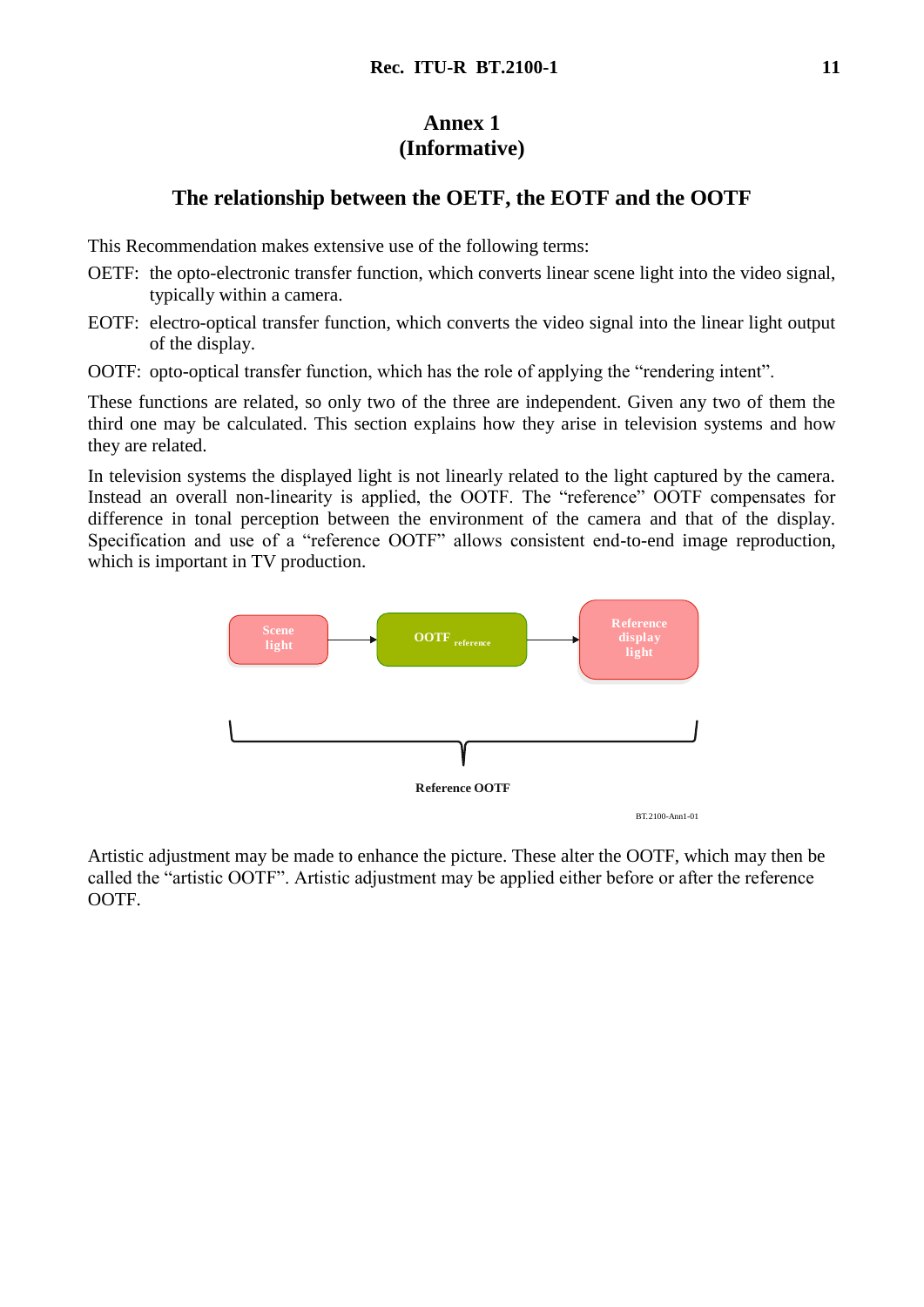

In general the OOTF is a concatenation of the OETF, artistic adjustments, and the EOTF.



The PQ system was designed with the model shown below, where the OOTF is considered to be in the camera (or imposed in the production process).



The HLG system was designed with the model shown below, where the OOTF is considered to be in the display.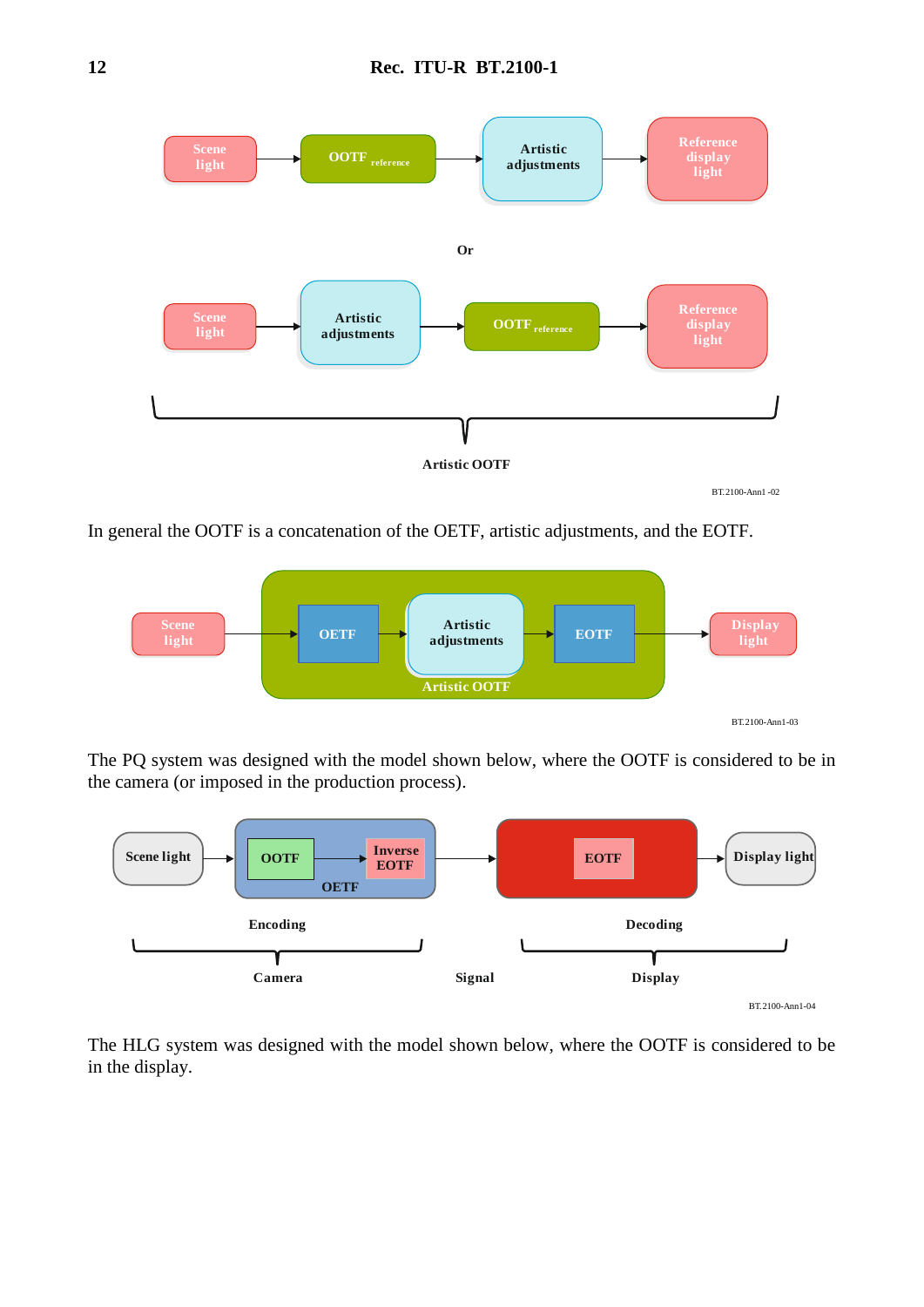

Only two of three non-linearities, the OETF, the EOTF, and the OOTF, are independent. In functional notation (where subscripts indicate the colour component):

> $\mathrm{OOTF}_R(R,G,B) = \mathrm{EOTF}_R(\mathrm{OETF}_R(R,G,B))$  $OOTF_G(R, G, B) = EOTF_G(OETF_G(R, G, B))$  $\mathrm{OOTF}_B(R,G,B) = \mathrm{EOTF}_B(\mathrm{OETF}_B(R,G,B))$

This is clearer if the concatenation is represented by the symbol  $\otimes$ . With this notation, the following three relationships between these three non-linearities are obtained:

> $\mathrm{OETF}^{-1} = \mathrm{EOTF} \otimes \mathrm{OOTF}^{-1}$  $EOTF^{-1} = OOTF^{-1} \otimes OETF$  $\mathrm{OOTF}^1 = \mathrm{EOTF}^{-1} \otimes \mathrm{OETF}^{-1}$  $OETF = OOTF \otimes EOTF^{-1}$  $EOTF = OETF^{-1} \otimes OOTF$ OOTF = OETF<sup>®</sup> EOTF

The PQ approach is defined by its EOTF. For PQ, the OETF may be derived from the OOTF using the third line of the equations above. In a complementary fashion the HLG approach is defined by its OETF. For HLG, the EOTF may be derived from the OOTF using the second line of the equations above.

# **Annex 2 (Informative)**

# **Parametric representation of electro-optical and opto-electronic transfer functions**

This Annex in connection with appropriate parameter sets facilitates the implementation of the reference opto-electronic transfer functions (OETFs), as well as the reference electro-optical transfer functions (EOTFs) of this Recommendation.

An EOTF may be represented by equation (1):

$$
L(V) = \left(\frac{c - (V - m)st}{V - m - s}\right)^{1/n}
$$
\n(1)